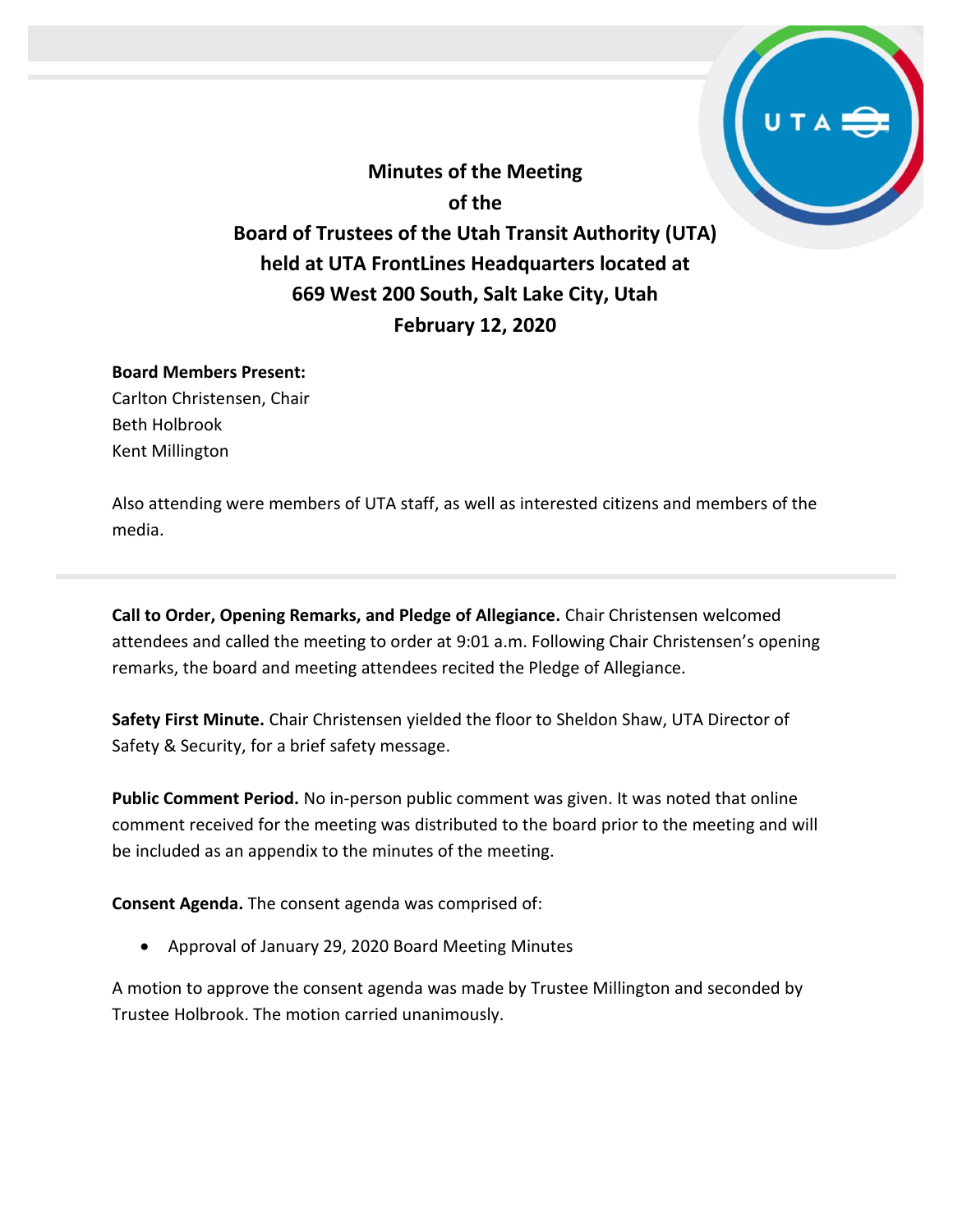## **Agency Report.**

**Service Choices.** Carolyn Gonot, UTA Executive Director, provided an update on the service choices initiative, which is designed to identify community priorities for bus service and inform UTA's planning process. It is anticipated preliminary service scenarios will be presented at the May Local Advisory Council meeting, followed by public outreach efforts. Formal adoption by the UTA Board of Trustees is tentatively slated for late summer or early fall of 2020.

**System Delays.** Ms. Gonot was joined by Eddy Cumins, UTA Chief Operating Officer; Bruce Cardon, UTA Commuter Rail General Manager; Cherryl Beveridge, UTA Acting Light Rail General Manager; and Dave Hancock, UTA Director of Asset Management. Mr. Cumins spoke about recent system delays caused by extreme weather and other unforeseen circumstances, such as:

- o Broken water main
- o Power surge
- o Non-UTA car accidents

Mr. Cumins said root causes for each delay have been determined and the agency has identified mitigation plans.

Discussion ensued. Questions on specific actions being taken for improving reliability, performance of different types of switch heaters, and opportunities for improving communications to customers impacted by system delays were posed by the board and answered by staff.

**Financial Report – December 2019 Preliminary Statements.** Bob Biles, UTA Chief Financial Officer, reviewed the preliminary December 2019 financial report, including the financial dashboard, sales tax collections by county, expense variance by mode, and expense variance by type. Discussion ensued. Questions on fuel cost estimates and long-term liability on benefits accrual were posed by the board and answered by Mr. Biles.

### **Resolutions.**

**R2020-02-01 Resolution Declaring Official Intent of the Authority to Reimburse Itself for Certain Capital Expenditures Through Lease Financing.** Mr. Biles summarized the resolution, which authorizes the agency to enact the intent to reimburse provisions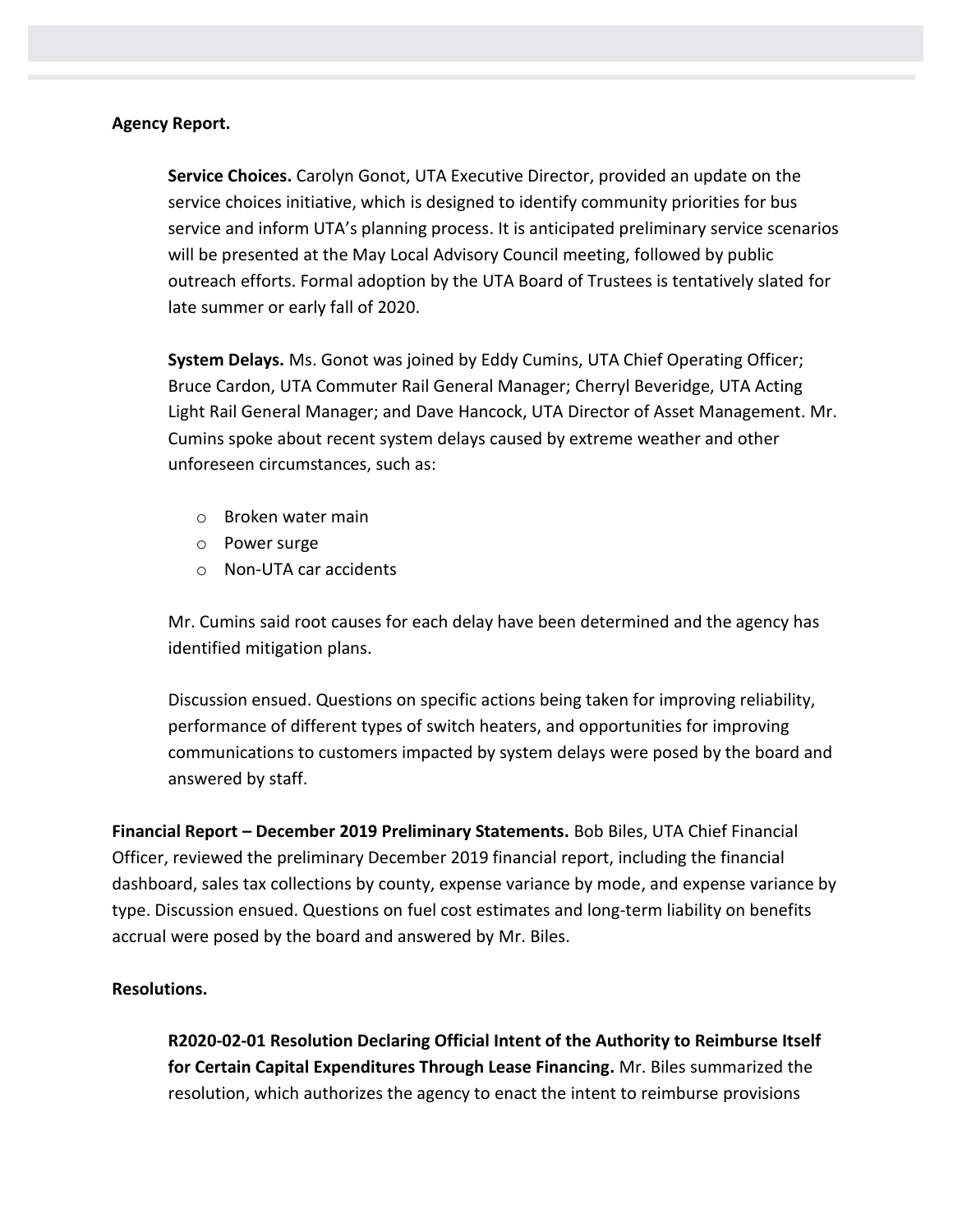relative to lease financing for capital expenditures as prescribed in federal law. Discussion ensued. Questions on the federal requirements associated with lease financing and items to be leased were posed by the board and answered by Mr. Biles.

A motion to approve R2020-02-01 was made by Trustee Holbrook and seconded by Trustee Millington. The motion carried unanimously, with aye votes from Trustee Holbrook, Trustee Millington, and Chair Christensen.

**R2020-02-02 Resolution Setting Compensation for District Officers and Administrative Employees, and Appointing Officers.** Kim Ulibarri, UTA Chief People Officer, described the resolution, which sets the 2020 salary structure for all agency officers and employees. She recommended the text in the body of the resolution be amended to reference that the setting of compensation is specific to administrative employees.

A motion to approve R2020-02-02 with an amendment to reference the setting of compensation is specific to administrative employees was made by Trustee Millington and seconded by Trustee Holbrook. The motion carried unanimously, with aye votes from Trustee Millington, Trustee Holbrook, and Chair Christensen.

### **Contracts, Disbursements, and Grants.**

**Contract: Pass-Through Funds Agreement for Development of a Coordinated and Comprehensive Specialized Transportation Plan (UDOT).** Eddy Cumins, UTA Chief Operating Officer, explained the contract, which allows \$250,000 to be transferred from the Utah Department of Transportation (UDOT) to UTA for the development of a comprehensive transportation plan for seniors, persons with disabilities, and other disadvantaged groups. The funds for this initiative were appropriated by the Utah State Legislature during the 2019 legislative session. Discussion ensued. Questions on the area included in the specialized transportation plan and requirements for distributing the plan to other entities in the state were posed by the board and answered by staff.

A motion to approve the contract was made by Trustee Holbrook and seconded by Trustee Millington. The motion carried unanimously.

**Real Estate Contract: Ogden-Weber State University Bus Rapid Transit Right-of-Way Parcel Acquisition (Carriage Cleaners).** Paul Drake, UTA Sr. Manager of Real Estate & Transit-Oriented Development, described the contract for the purchase of property located 3205 Harrison Boulevard in Ogden. The property, which is being purchased at its appraised value of \$650,400, is needed for right-of-way for the Ogden-Weber State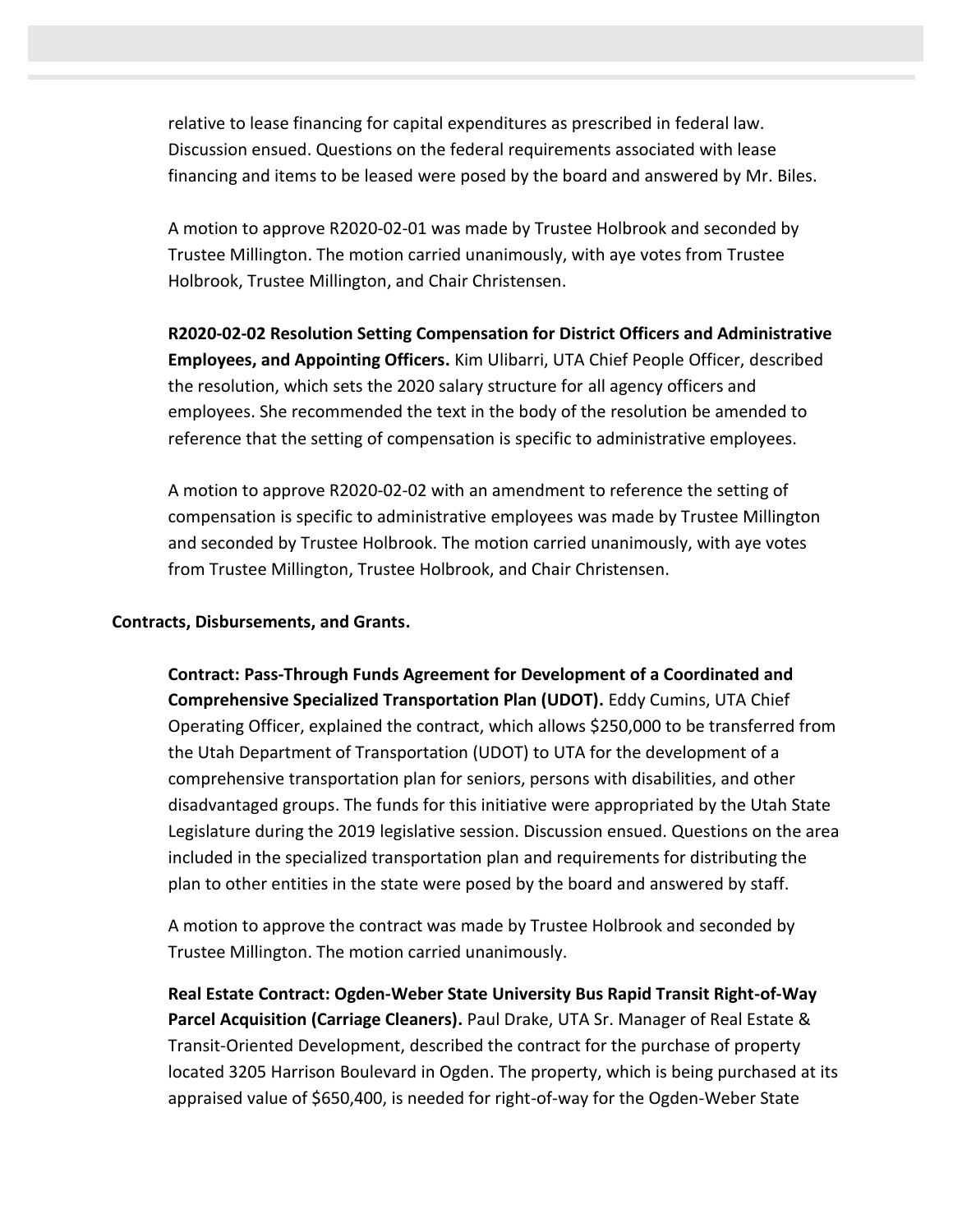University bus rapid transit project. Discussion ensued. Questions on the type of environmental issue at the site and confidence in the evaluation of the extent of the environmental contamination at the site were posed by the board and answered by staff.

A motion to approve the real estate contract was made by Trustee Holbrook and seconded by Trustee Millington. The motion carried unanimously.

**Change Order: Project Management Services Contract Extension (WSP USA, Inc.).** Mary DeLoretto, UTA Acting Chief Service Development Officer, explained the change order, which extends the contract with WSP USA, Inc (WSP) by one year. The original contract had a five-year term with three one-year options. The first one-year option has already been exercised. This change order is for the second one-year option. Ms. DeLoretto indicated a request for proposal (RFP) for this type of work will be issued later this year. Ms. Gonot clarified that the issuance of an RFP may not preclude the agency from exercising a third one-year option on the WSP contract, as some overlap may be needed to ensure continuity of work. Discussion ensued. A question on how the agency would be billed if a third one-year option was exercised was posed by the board and answered by staff.

A motion to approve the change order was made by Trustee Millington and seconded by Trustee Holbrook. The motion carried unanimously.

**Pre-Procurement.** Todd Mills, UTA Sr. Supply Chain Manager, was joined by Dave Schroeder, UTA Sr. Organizational Development Consultant, and David Wilkins, Assistant Attorney General. Mr. Mills indicated the agency intends to procure the following products and services:

- New Learning Management System Software
- Outside Legal Counsel Panel

Discussion ensued. A question on the types of services included in the legal counsel panel was posed by the board and answered by staff.

## **Discussion Items.**

**2020 Budget Amendment Number 1.** Mr. Biles indicated sales tax revenues for 2019 were higher than anticipated, increasing the base for the sales tax estimates included in the agency's 2020 budget. Subsequently, staff is proposing the operating budget be increased by \$479,000, with new funds being allocated to the following:

• Point of the Mountain Study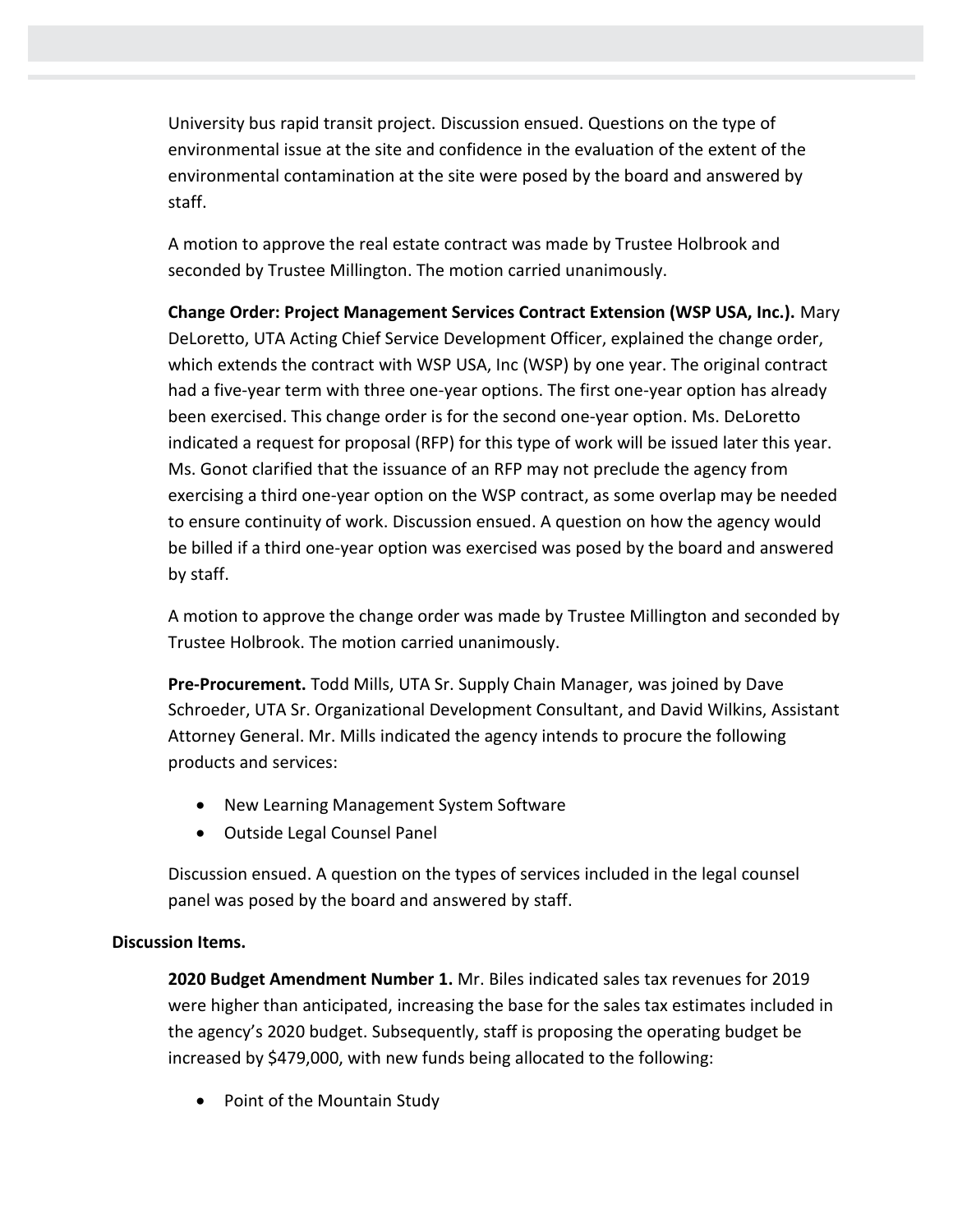- Future of Light Rail Study
- Service Choices
- Tooele Valley Transit Feasibility Study

Mr. Biles noted that adjustments are also being made in the capital budget for the purposes of carrying over funds from projects not completed in 2019, incorporating funding contributions by third parties, and/or reallocating funds from contingency for the following projects:

- Sharp/Tintic Railroad Connection
- Northern Utah County Double Track
- 650 South TRAX Station
- Paxton Avenue TRAX Crossing

Discussion ensued. Questions on funding for the 650 South TRAX Station, need for improvements at the Paxton Avenue TRAX crossing, and funding for the northern Utah County double track were posed by the board and answered by Mr. Biles.

Chair Christensen called for a break at 10:02 a.m.

The meeting resumed at 10:10 a.m.

**Government Relations and Legislative Priorities Update.** Shule Bishop, UTA Government Relations Director, highlighted conversations with members of the Utah State Legislature related to the transportation voucher program funded during the 2019 legislative session, proposed legislation related to the Point of the Mountain Alternatives Analysis, and a proposal for a state rail plan. Brief discussion ensued. A question clarifying the reach of the voucher program was posed by the board and answered by Mr. Bishop.

## **Discussion Items (continued).**

**Woods Cross Station Area Plan.** Mr. Drake was joined by Kevin Leo, UTA TOD Project Specialist I. Mr. Drake presented a station area plan for Woods Cross Station, and described the study area, public outreach, change scenarios, preferred scenario, and recommendations for implementing the plan. Discussion ensued. Questions on the distance from park-and-ride lots to the station and where the city is in its process for evaluating the plan were posed by the board and answered by staff.

**UTA Fare Policy.** Monica Morton, UTA Fares Director, outlined the proposed UTA fare policy. The policy addresses the fare system as a whole and includes topics such as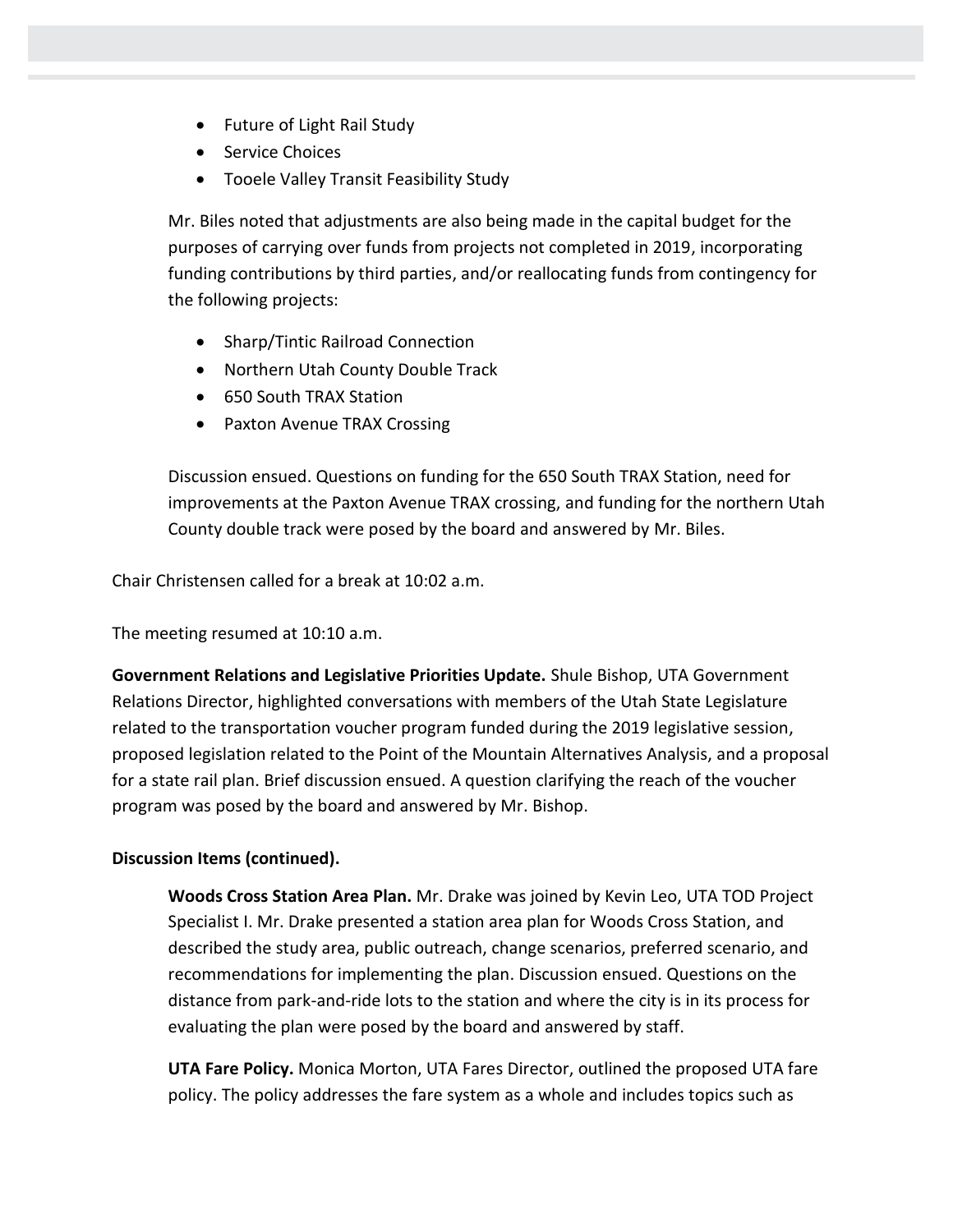pricing, future adjustment, complimentary passes, and administration. Discussion ensued. Questions on inflation adjustments to pass contracts, categories for bulk purchase passes, potential impacts on fare revenue, optimal timing for implementing fare adjustments, flexibility to incorporate new fare media, impact on the deployment of smart fareboxes, and effect on the low income fares pilot were posed by the board and answered by staff.

Chair Christensen suggested producing a single schedule for all fares and fees. Trustee Millington requested the fare structure be simple. Ms. Gonot said the new fare structure should be in place before the 2020-21 ski season.

## **Other Business.**

**Next Meeting.** The next meeting of the board will be on Wednesday, February 26, 2020 at 9:00 a.m.

**Closed Session.** Chair Christensen indicated there was a need for a closed session to discuss collective bargaining. A motion for a closed session was made by Trustee Millington and seconded by Trustee Holbrook. The motion carried unanimously and the board entered closed session at 11:00 a.m.

**Open Session.** A motion to return to open session was made by Trustee Holbrook and seconded by Trustee Millington. The motion carried unanimously and the board returned to open session at 11:32 a.m.

**Adjournment.** The meeting was adjourned at 11:33 a.m. by motion.

Transcribed by Cathie Griffiths Executive Assistant to the Board Chair Utah Transit Authority [cgriffiths@rideuta.com](mailto:cgriffiths@rideuta.com) 801.237.1945

*This document is not intended to serve as a full transcript as additional discussion may have taken place; please refer to the meeting materials, audio, or video located at <https://www.utah.gov/pmn/sitemap/notice/587101.html> for entire content.*

*This document along with the digital recording constitute the official minutes of this meeting.*